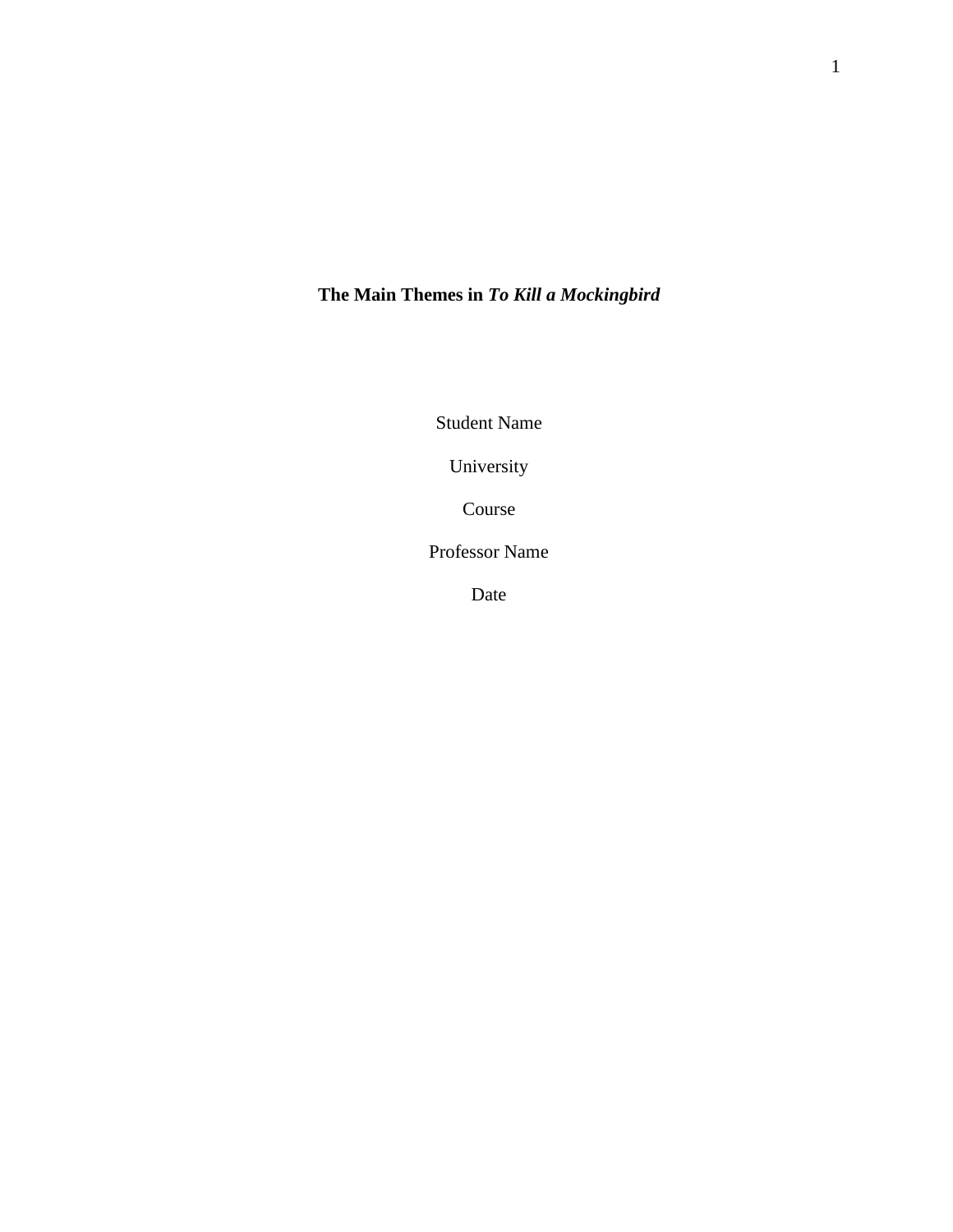# **Outline**

- I. Introduction
- II. Exploration of the Main Themes in *To Kill a Mockingbird*
	- A. Growing Up
	- B. Justice and Law
	- C. Racial Prejudice
	- D. Moral Complexity
- III. Conclusion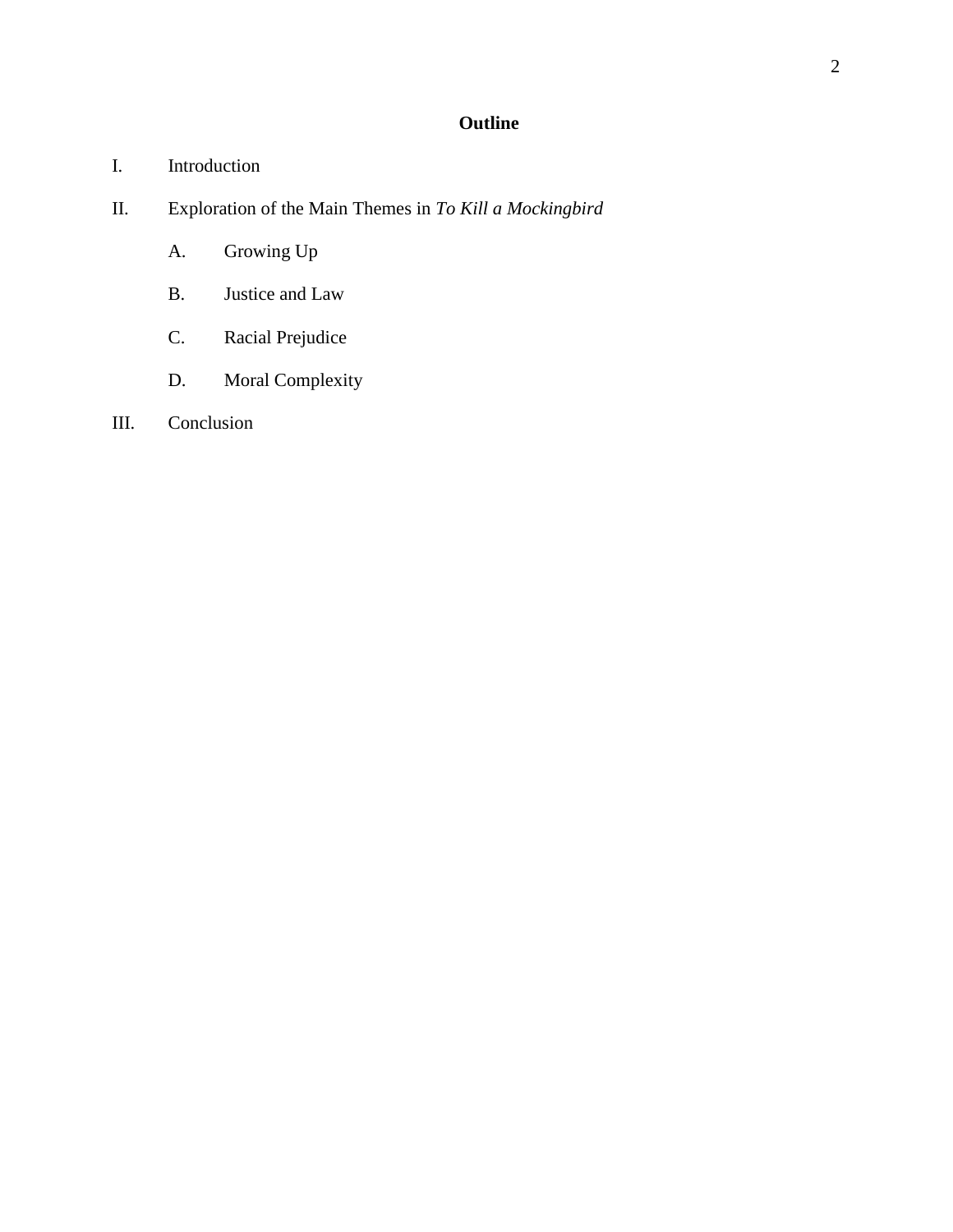## **The Main Themes in** *To Kill a Mockingbird*

The themes of *To Kill a Mockingbird* are relevant in the modern society. People are struggling with the same questions that Lee has raised in the novel. Discrimination can lead to dire consequences, the novel shows why society must put an end to it. *To Kill a Mockingbird* is not a classic growing-up novel, but rather a complex story that explores good and evil, justice and law, racial and sexist prejudice.

#### **Exploration of the Main Themes in** *To Kill a Mockingbird*

The author uses first person perspective of a child to define the innocent view on the society that is trying to suppress them. The novel is told from the perspective of Scout, who is six years old at the beginning of the story (Lee, 1960). Over the course of the story, Scout grows up, and her earlier assumption that the world is a fair place is torn to shreds (Lee, 1960). Intense themes of the story – prejudice, justice, moral misunderstandings – are portrayed through Scout's eyes.

#### **Growing Up**

Children had to grow up in the story because their maturity came from learning the truth about the society that they have been living in. Scout and her brother, Jem, get wiser while overpassing pure child innocence (Johnson, 2018). They begin to connect themselves with the outsiders' community in their small town. Children learn that in fact, even legal questions may contradict the principles that the society claim to follow. As Scout and Jem are learning about the world's rules, they open their hearts and minds and start to love Boo Radley, one of the community's outsiders of whom they were terrified at first (Johnson, 2018). Scout bonds with Boo Radley, later coming to realization that she is an outsider in the society herself.

Children slowly tangle with the difficult and hypocrite world, which they never knew about behind the protection of the walls of their father's house. Errors of judgment that children make help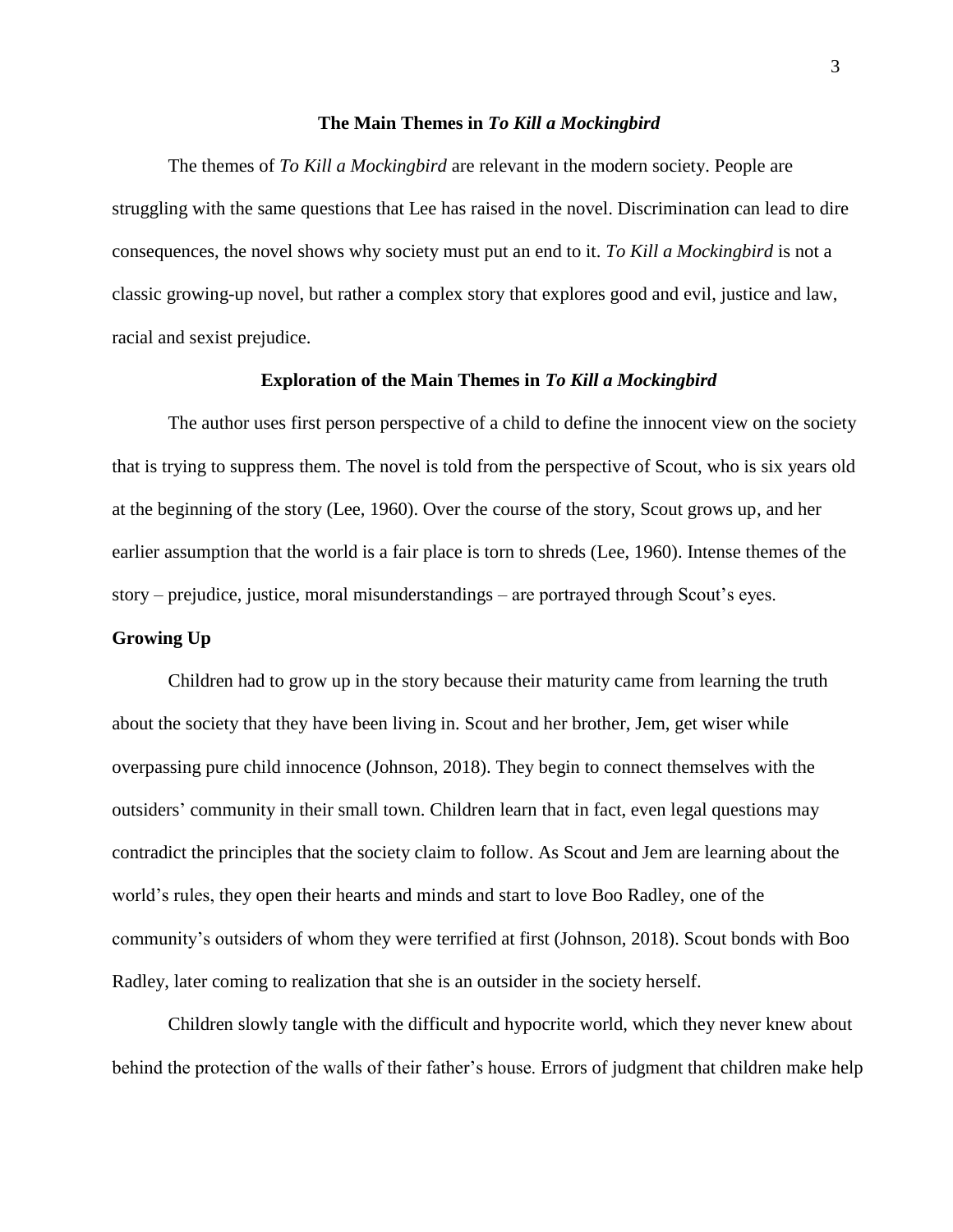them confidently establish the concept of maturation (Dhaliani, 2020). Scout and Jem are confused by the reasonings and motifs of actions made by the adults. By the end of the story, children learn to distinguish the causes of the adult's behavior.

#### **Justice and Law**

The principles and codes that were shouted from every corner in the town of Maycomb, where the story of *To Kill a Mockingbird* unfolds, were not followed. At least, the laws were contradictory for the outsiders of the community, people of color. Children discover that the society depends on legalities, but these laws are being broken by the same people because of them following the hidden social codes. The law should protect the mockingbirds (a symbol of innocent people who are discriminated against in the story) from the evil and injustice, but instead, they became a victim one more time (Johnson, 2018). People are raised with a belief in strictly following the law and religious principles.

In the novel, the reader can clearly see how standing by the rules only works in one direction. When Maycomb's community needs help for white people, they receive it. However, when Boo Radley was loud in the public square, he gets arrested. When the law comes to deal with the people of color, the society assumes they are guilty. Despite the circumstances, so-called 'justice' is only applicable for white people. In gratitude for saving Scout and Jem, the lawyer and sheriff break the law to save Boo Radley from jail (Lee, 1960). The law is not working for protecting black people equally, even in the modern world, more than fifty years after the book has been published. The example with the children also shows that the law could not protect their lives too, which prompts that law is not an equivalent to justice.

#### **Racial Prejudice**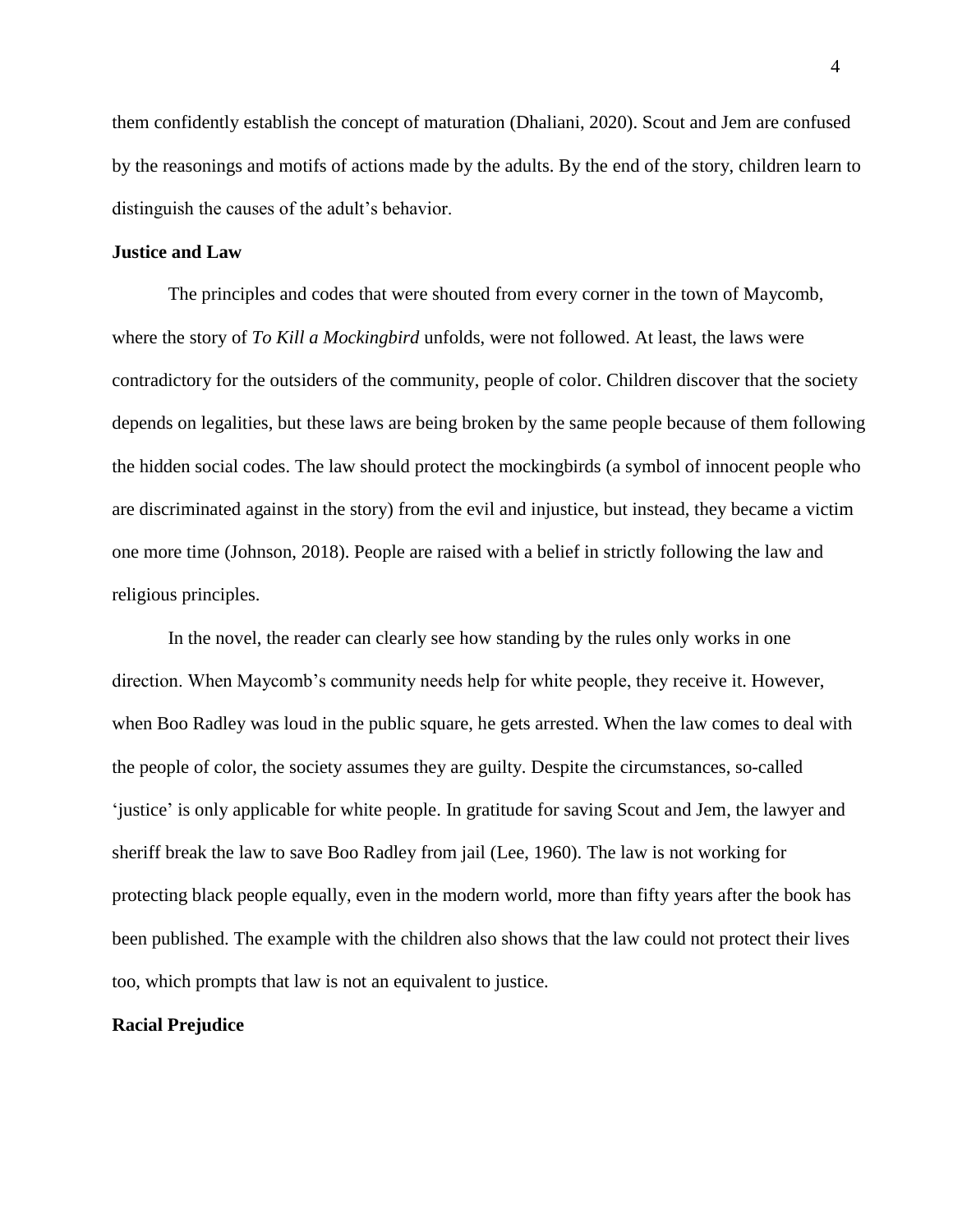Scout and Jem have been still believing that the society is driven by kindness when Tom's trial happened. After it, children came to the realization that there is much of evil hidden within people, and they both had to face the reality of racism. Calpurnia is a black woman, a housekeeper who looks after the siblings. Moreover, she is somewhat of a mother figure for them (Lee, 1960). Calpurnia was treated with respect by Atticus, children's father. On the other hand, Tom Robinson suffers from racial prejudice. He was charged with the rape of Mayella Ewell, a white woman.

Atticus quickly learns that Tom was convicted based solely on his skin color. Jem's and Scout's father reveals the truth to them, "The white man always wins in our courts when it's the word of a white man against a black man" (Lee, 1960). This represents how the discrimination by race can define the decision of the jury. Bob Ewell portrays racial prejudice in the story, while Atticus represents justice (Sharmila, 2020). Social hierarchy of Maycomb was not merciful to the black people, throwing them to the very low position. Scout's character is evolving through time, and she has grown from someone who should have been prejudiced to someone who is ready to put up a fight to stand for justice (Sharmila, 2020). Black people in the book are innocent, but demolished or hurt with only one reasoning behind it – the Maycomb's community is driven by prejudice. The society of the town does not want to puzzle out who is truly in the wrong.

#### **Moral Complexity**

Lee presents various complex morally wise decisions throughout the story. Atticus risks his reputation, position in the town social hierarchy, even his children's safety. He does all of that because of his bravery and strong sense of what is right and wrong, he is on the good side (Sharmila, 2020). He will later on even break the law for Boo Radley to bring justice. In opposition, there is Bob Ewell, who accuses Tom of rape only because of his race and threatens to kill Atticus's children, he is on the evil side. Ewell is not completely a villain same as Atticus is not completely a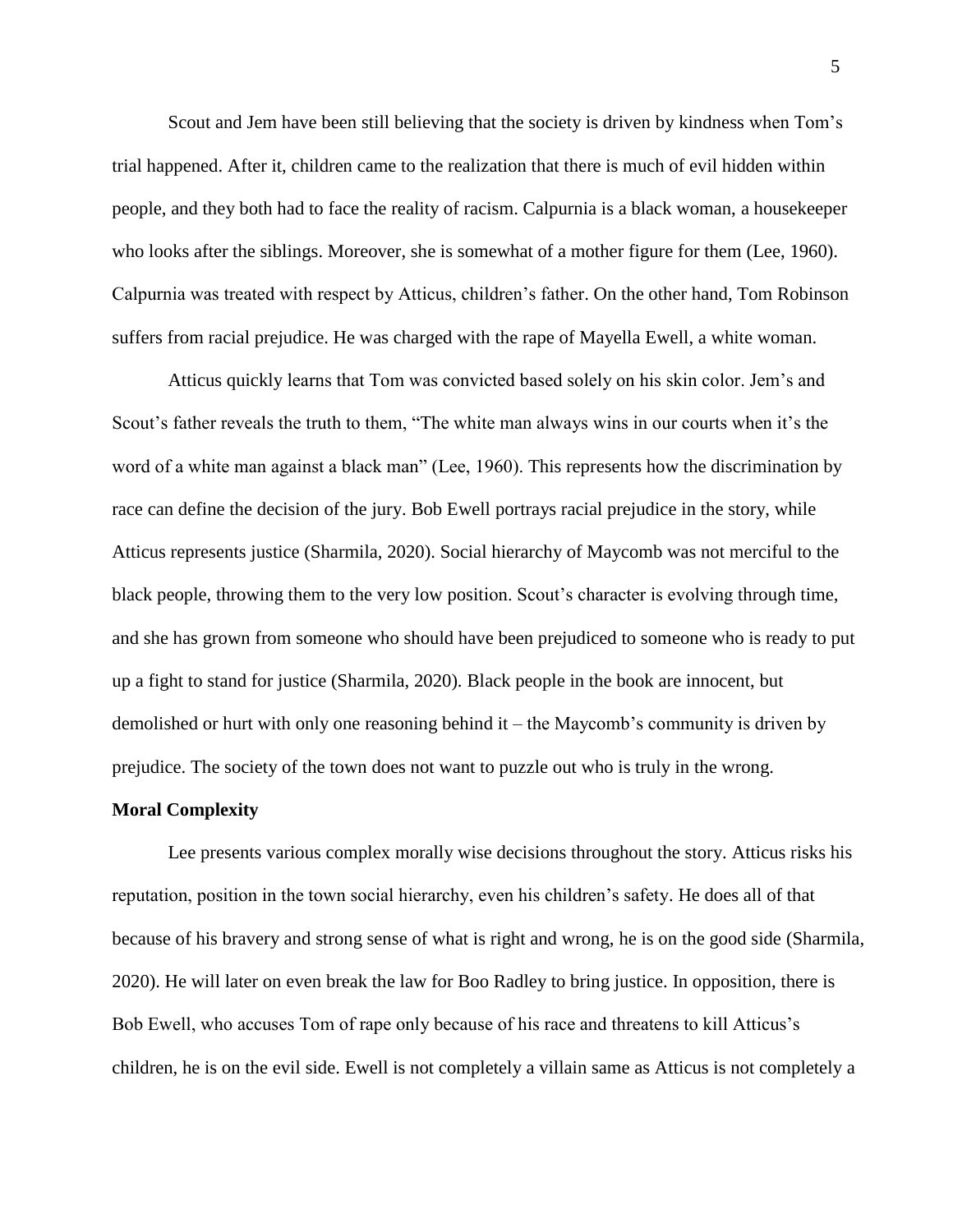hero. *To Kill a Mockingbird* talks about the social, religious and individual moral values. Although most of the people of the Maycomb look up to Atticus for being respectful to everyone and standing up for the black person, the community does not fancy to borrow his beliefs.

# **Conclusion**

*To Kill a Mockingbird* is a first-person novel, which shows the struggles of growing up, as Scout faces the ugly side of the world: evil, injustice, and prejudice. By the end of the story, she matures into a girl who sees the society how it is structured – good and evil, justice and injustice, and everything in-between. Atticus shows his children how important it is to respect one another, without regard for the race, gender, or any other quality that might be different to what is seen as normal in the community. The novel is ultimately about growing up, but in other way – in the form of the soul escalation and gaining courage to fight discrimination that will destroy society if it will not be stopped.